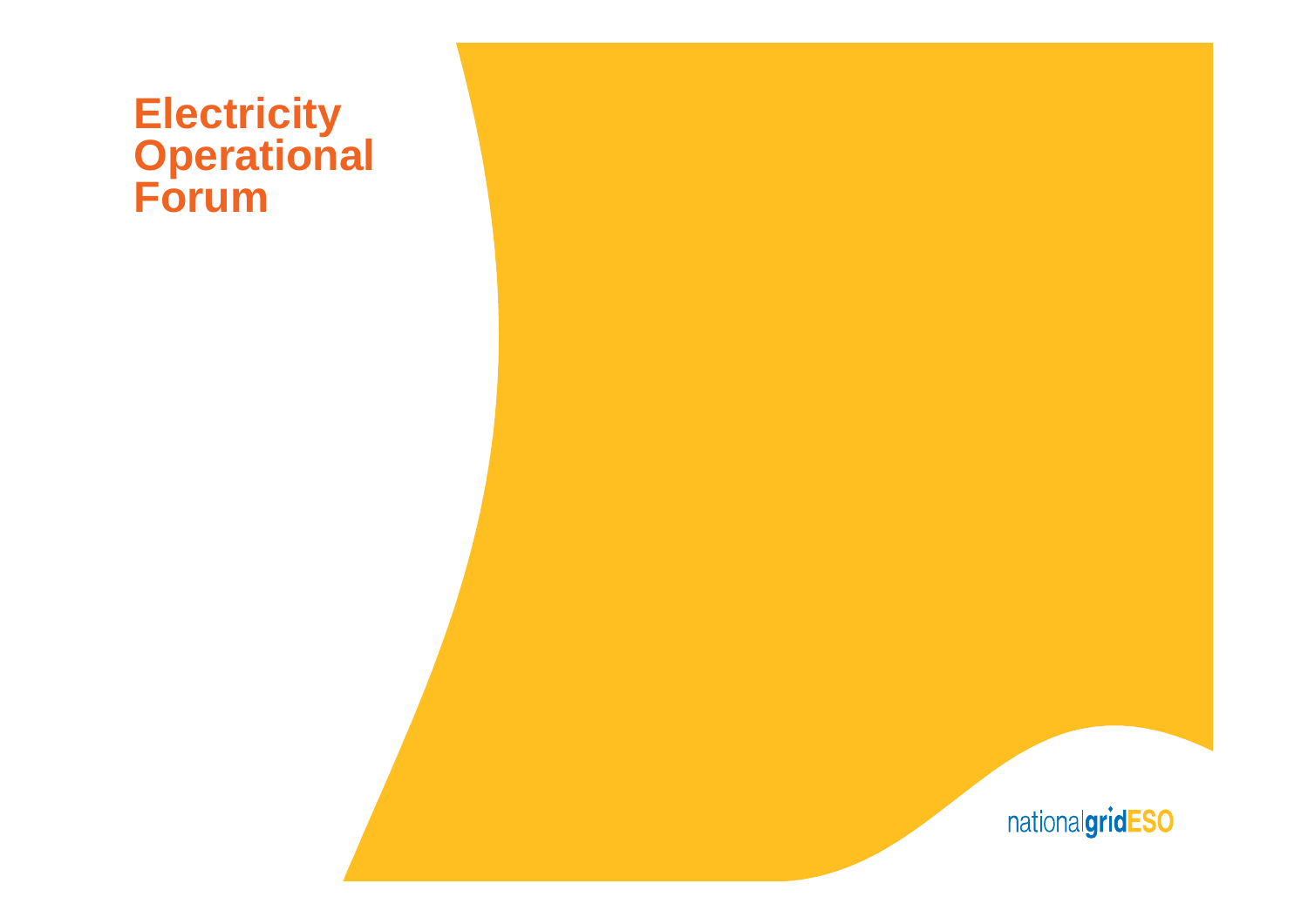| <b>Electricity Operational Forum</b> |                                                                                                                                                                                                                                                                  |                                                                  |
|--------------------------------------|------------------------------------------------------------------------------------------------------------------------------------------------------------------------------------------------------------------------------------------------------------------|------------------------------------------------------------------|
| 10:00                                | <b>Welcome and Introduction</b>                                                                                                                                                                                                                                  | <b>Ben Smith</b>                                                 |
| 10:10                                | <b>Balancing Services Use of System (BSUoS) update Mat Hofton</b>                                                                                                                                                                                                |                                                                  |
| 10:40                                | On the Day Decisions: A Weekend in July                                                                                                                                                                                                                          | <b>Jon McDonald</b>                                              |
| 11:20                                | <b>Break - Plaza Suite Foyer</b>                                                                                                                                                                                                                                 |                                                                  |
| 11:35                                | <b>Winter Outlook</b>                                                                                                                                                                                                                                            | <b>lain Mcintosh</b>                                             |
| 12:05                                | <b>Electricity System Operator (ESO) Forward Plan</b>                                                                                                                                                                                                            | <b>Richard Smith</b>                                             |
| 12:20                                | Coming soon<br><b>RIIO T2 and Long Term Operability</b><br><b>Network Options Assessment (NOA) and</b><br><b>Stability Pathfinder Update</b><br><b>Rate of Change of Frequency (RoCoF) Settings</b><br><b>Changes</b><br><b>Black Start - Innovation Project</b> | <b>Rob Smith</b>                                                 |
| 12.40                                | <b>Questions for the panel</b>                                                                                                                                                                                                                                   | <b>Richard Smith</b><br><b>Rob Smith</b><br><b>Audrey Ramsay</b> |
| 13:00                                | <b>Lunch - Plaza Suite Foyer</b>                                                                                                                                                                                                                                 |                                                                  |
| 14:00                                | <b>IS Change Forum or Departures</b>                                                                                                                                                                                                                             |                                                                  |

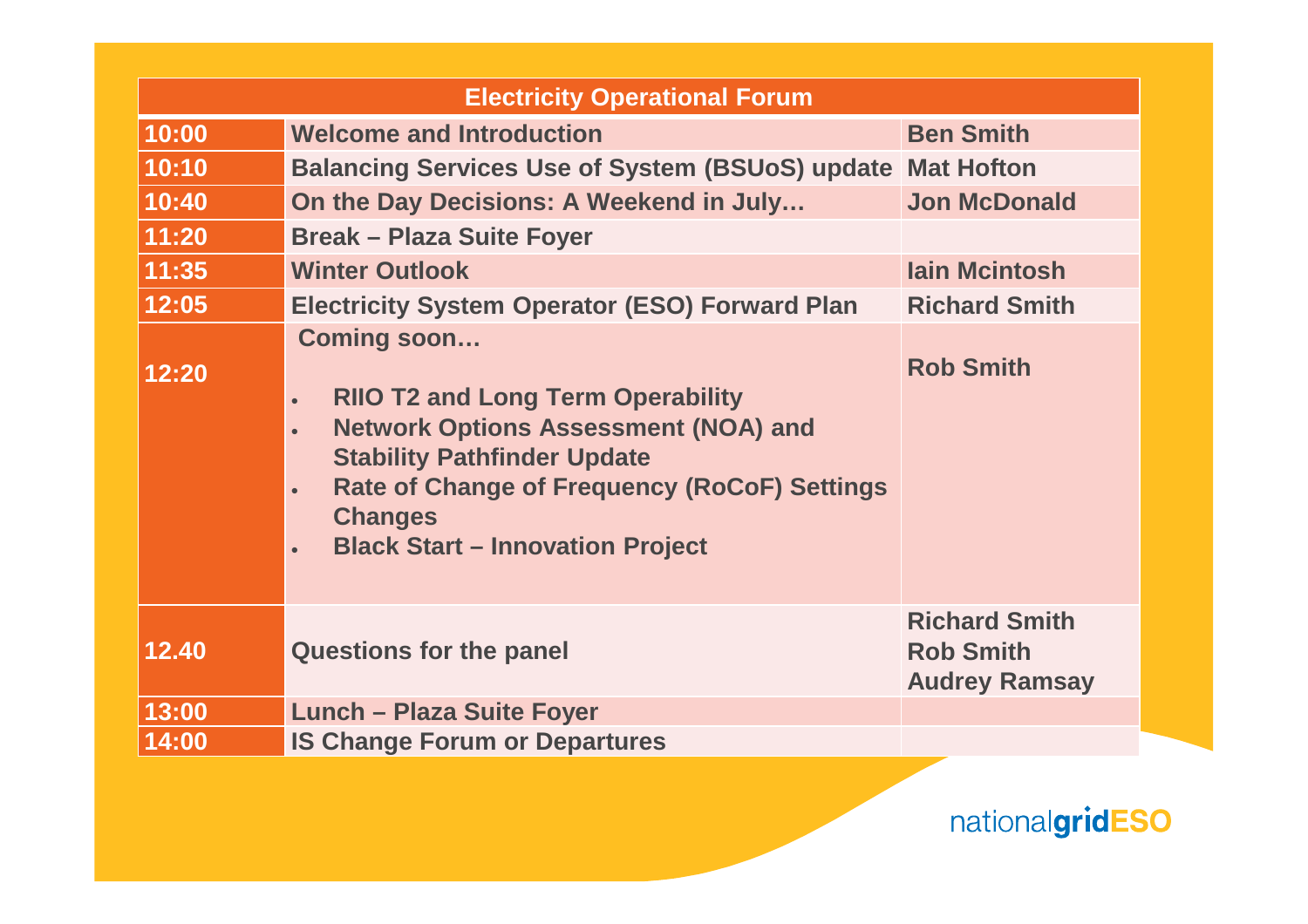#### **Balancing Service Use of System (BSUoS) Update**

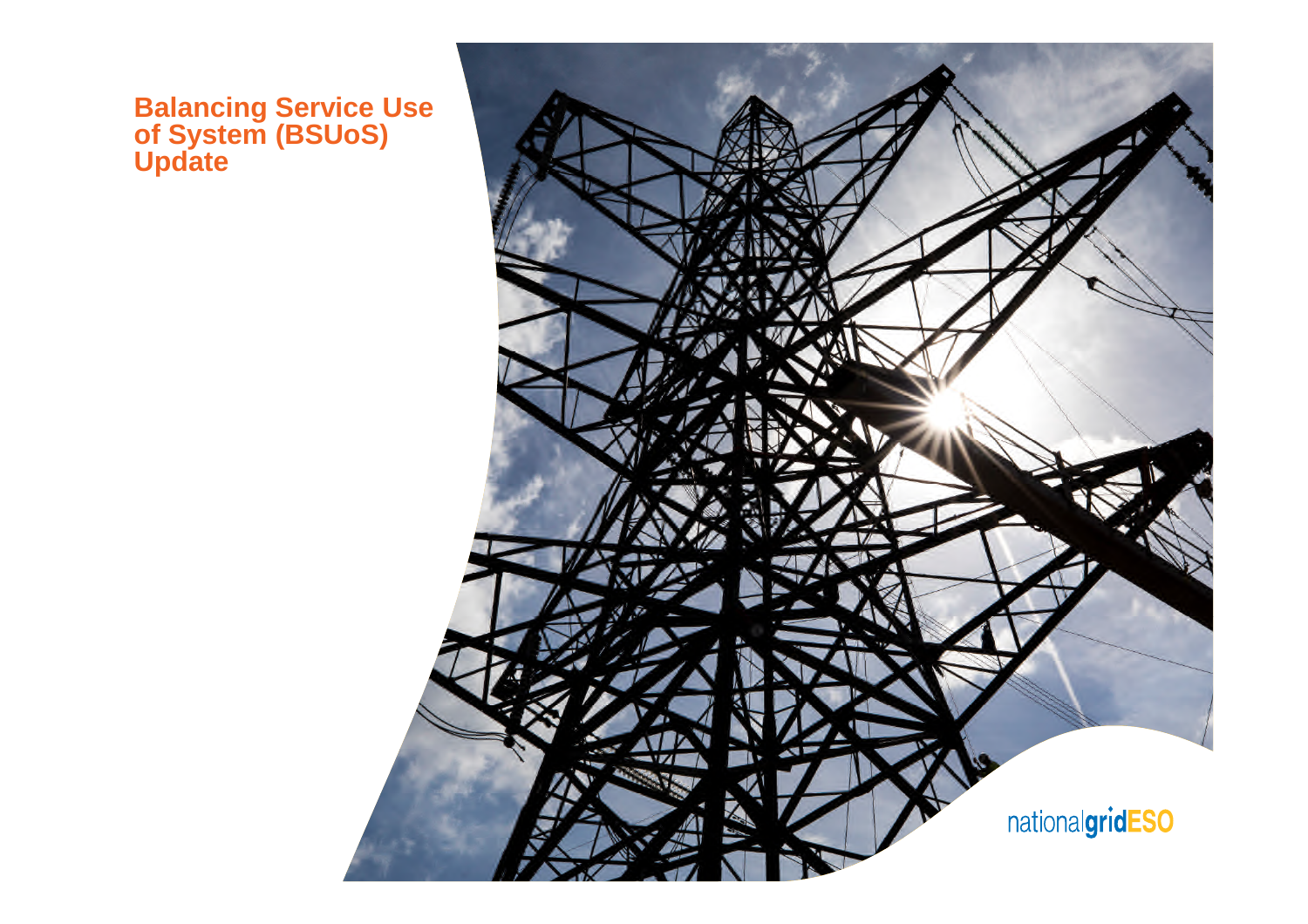#### **June 2018 : £3.00/MWh Total Cost: £89.0m, Volume: 35.3TWh**

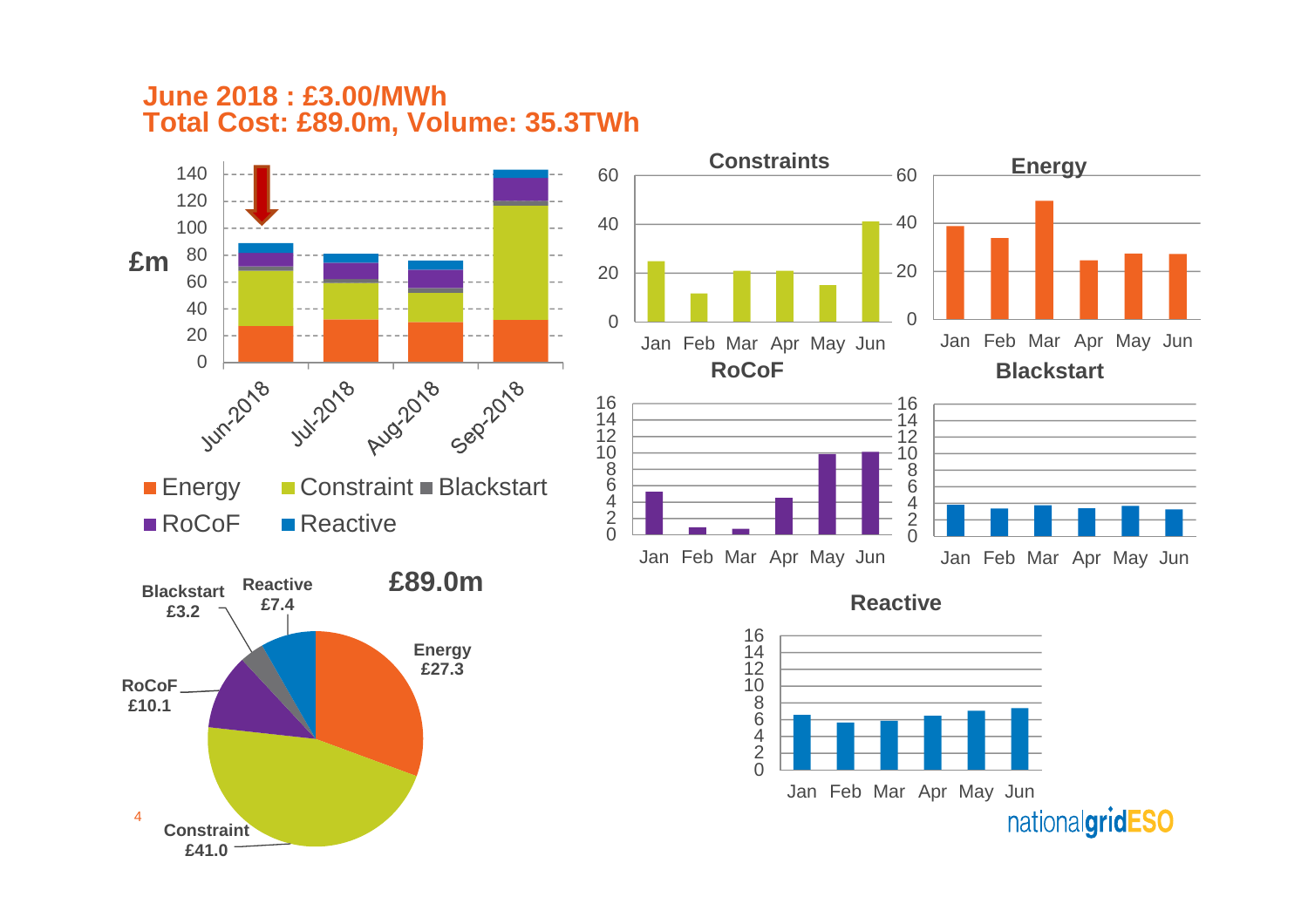#### **July 2018 : £2.72/MWh Total Cost: £80.6m, Volume: 36.0TWh**

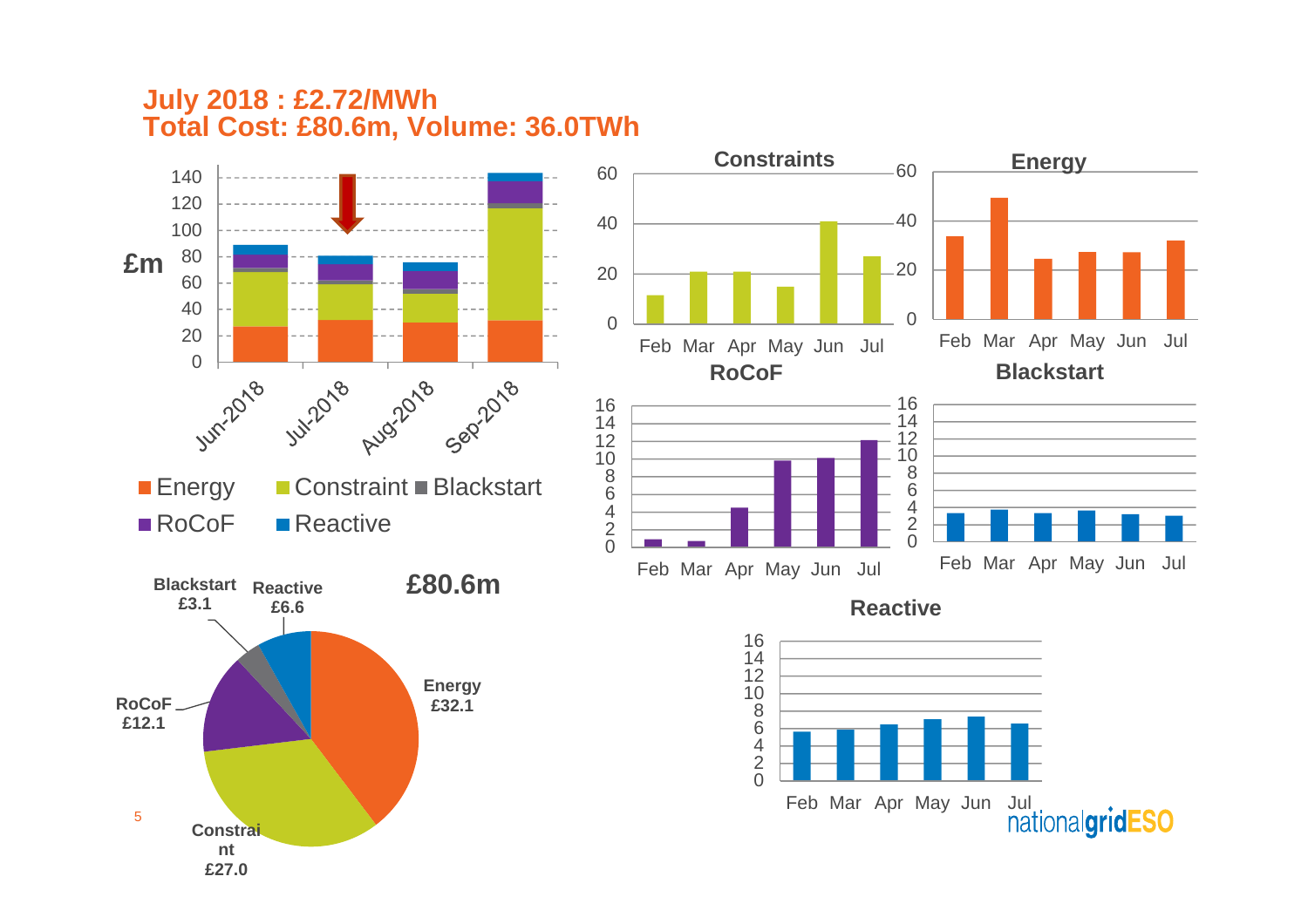#### **August 2018 : £2.55/MWh Total Cost: £75.5m, Volume: 36.4TWh**

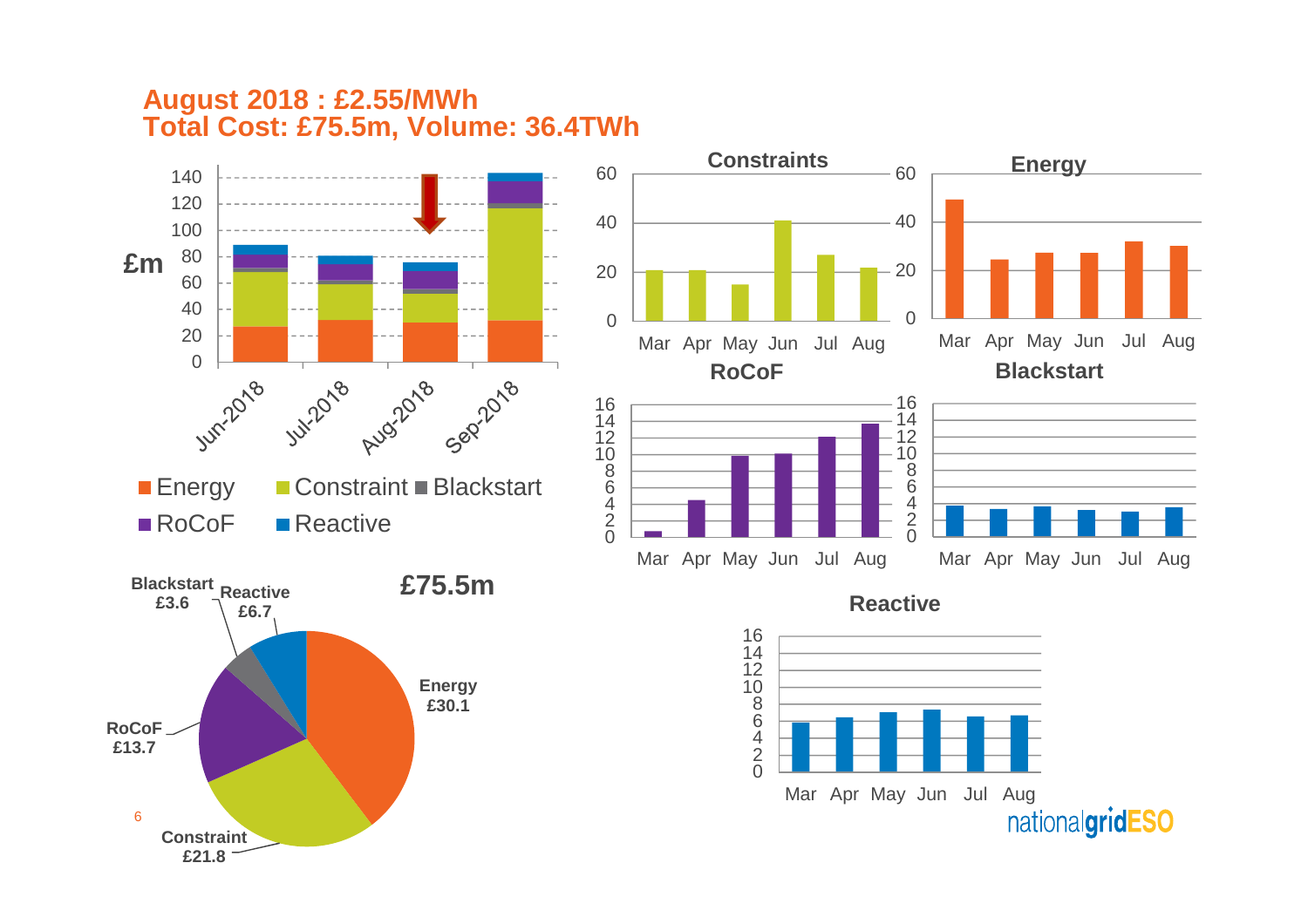#### **September 2018 : £4.43/MWh Total Cost: £143.6m, Volume: 36.2TWh**





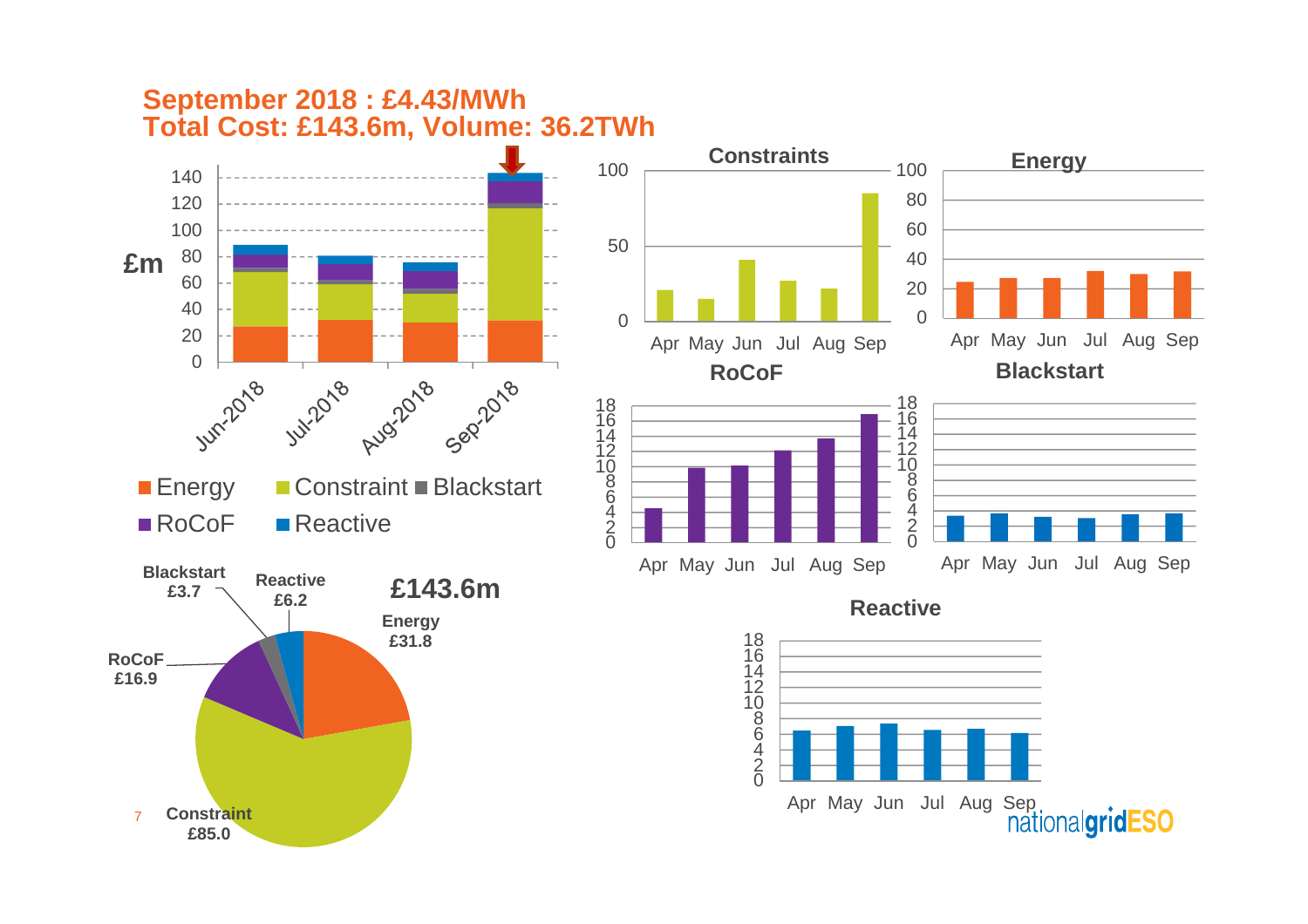#### **Balancing Service Use of System (BSUoS) Forecasting**

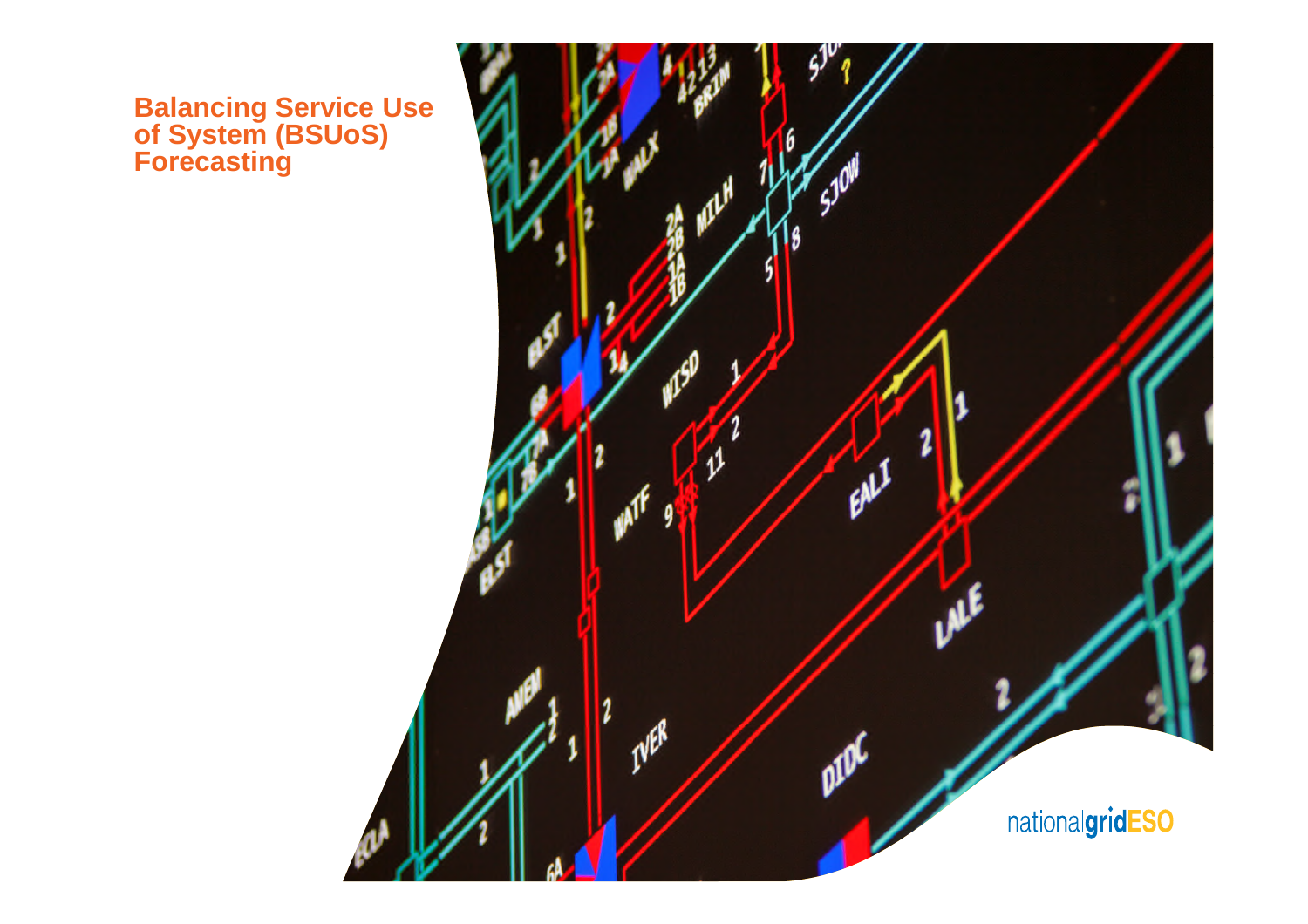#### **BSUoS 18/19 forecast – as at October 2018**

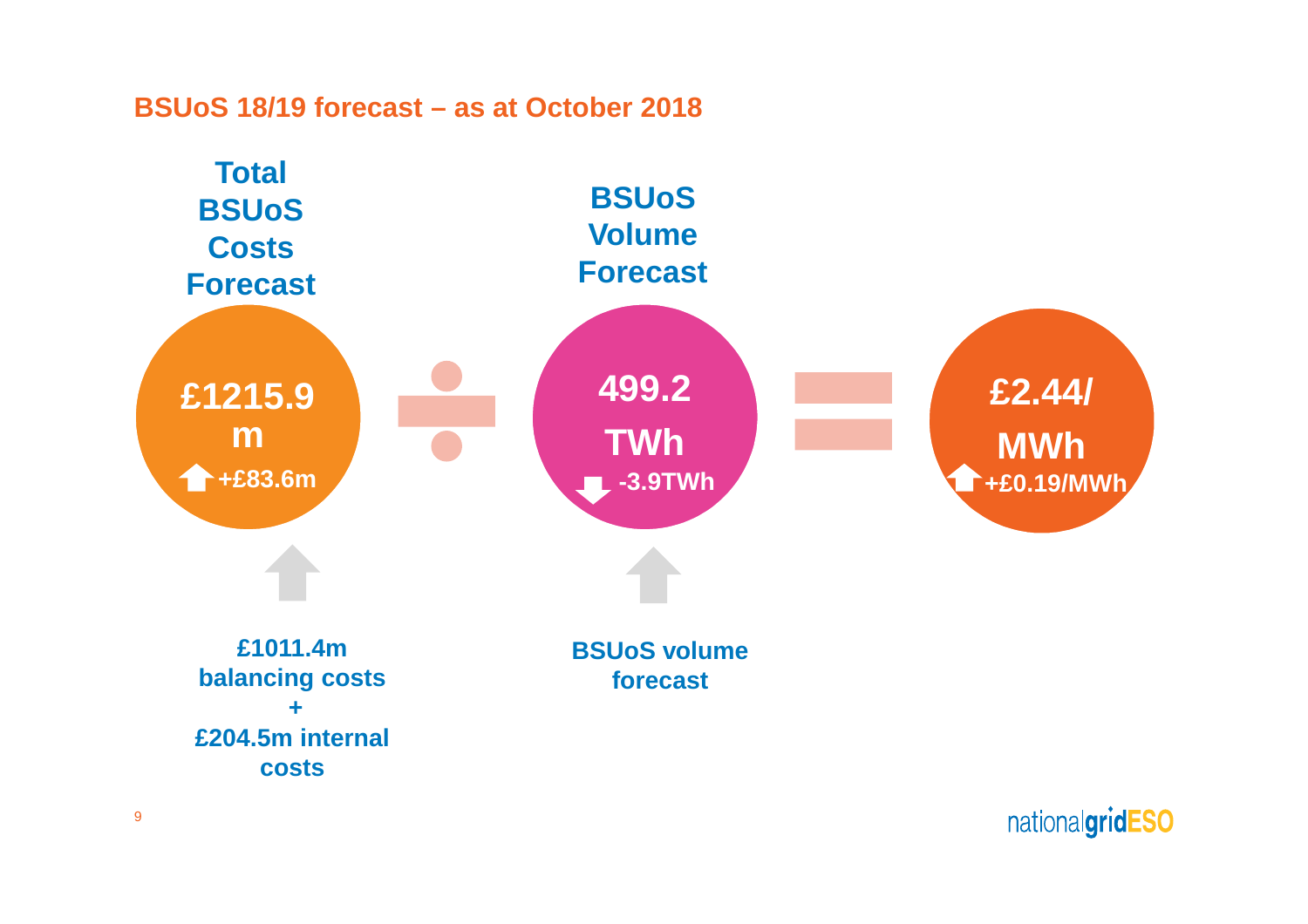#### **Forecast Accuracy – BSUoS Report**

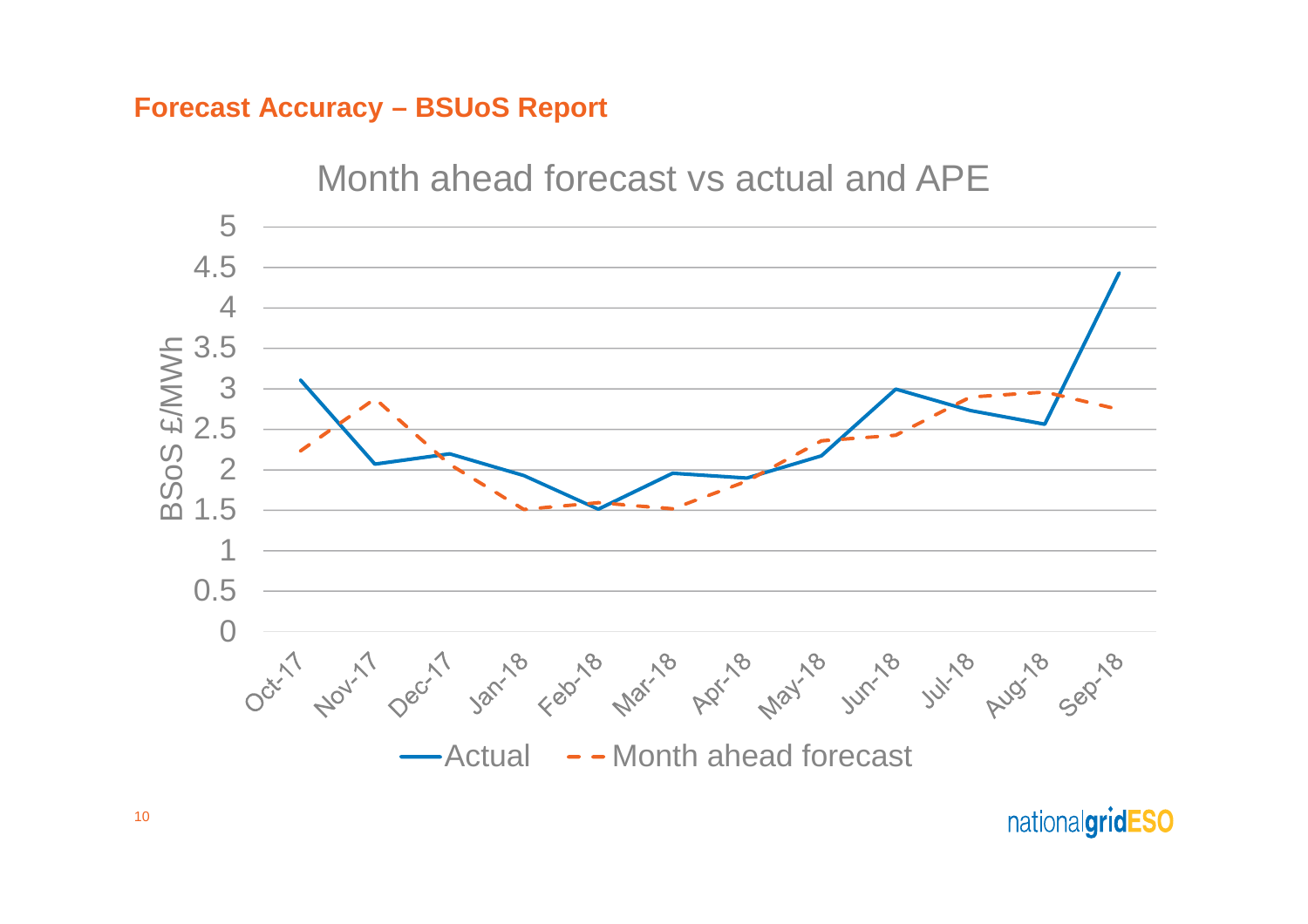#### **Forecast Accuracy – BSUoS Report**



11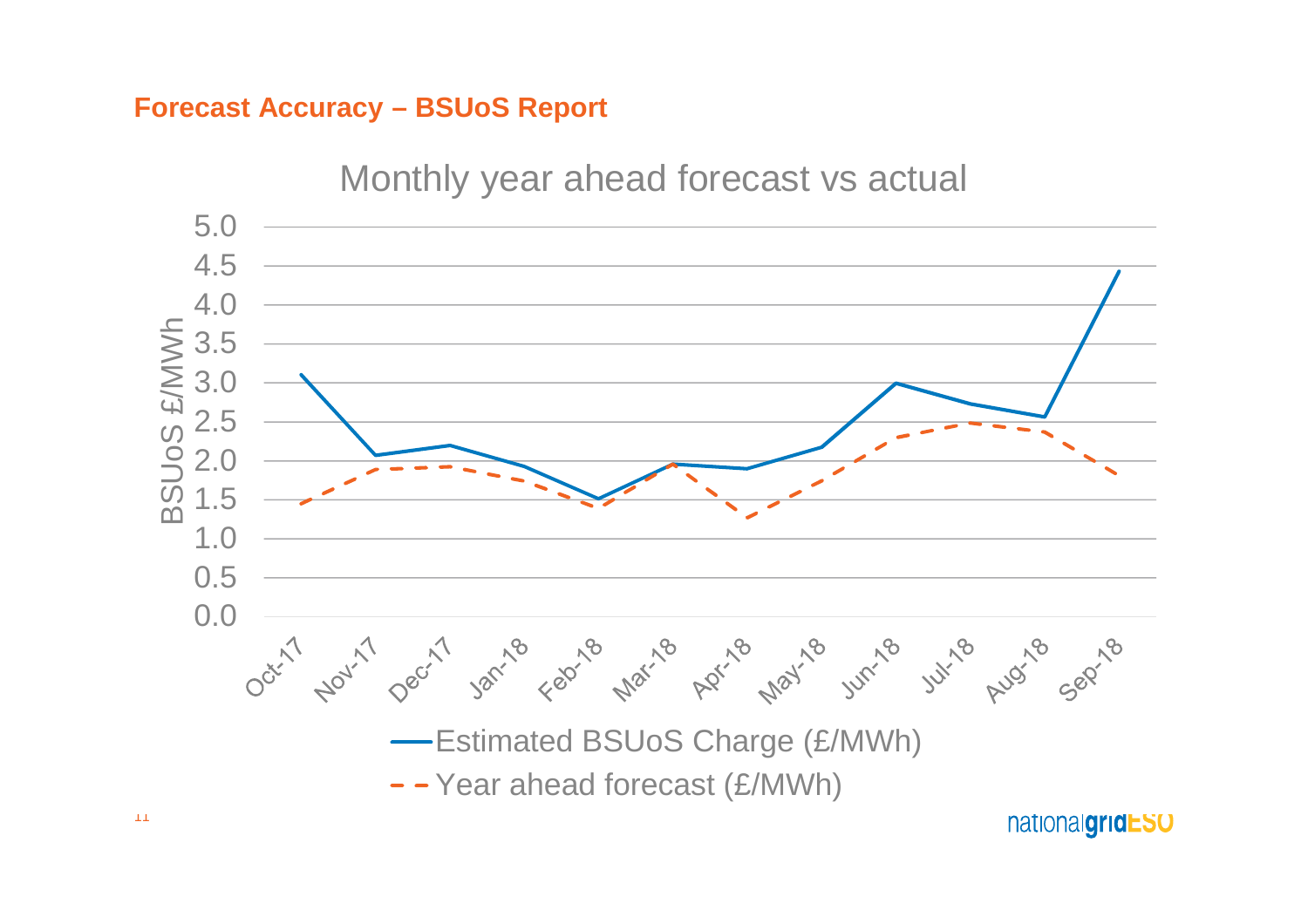**September Constraint Costs**

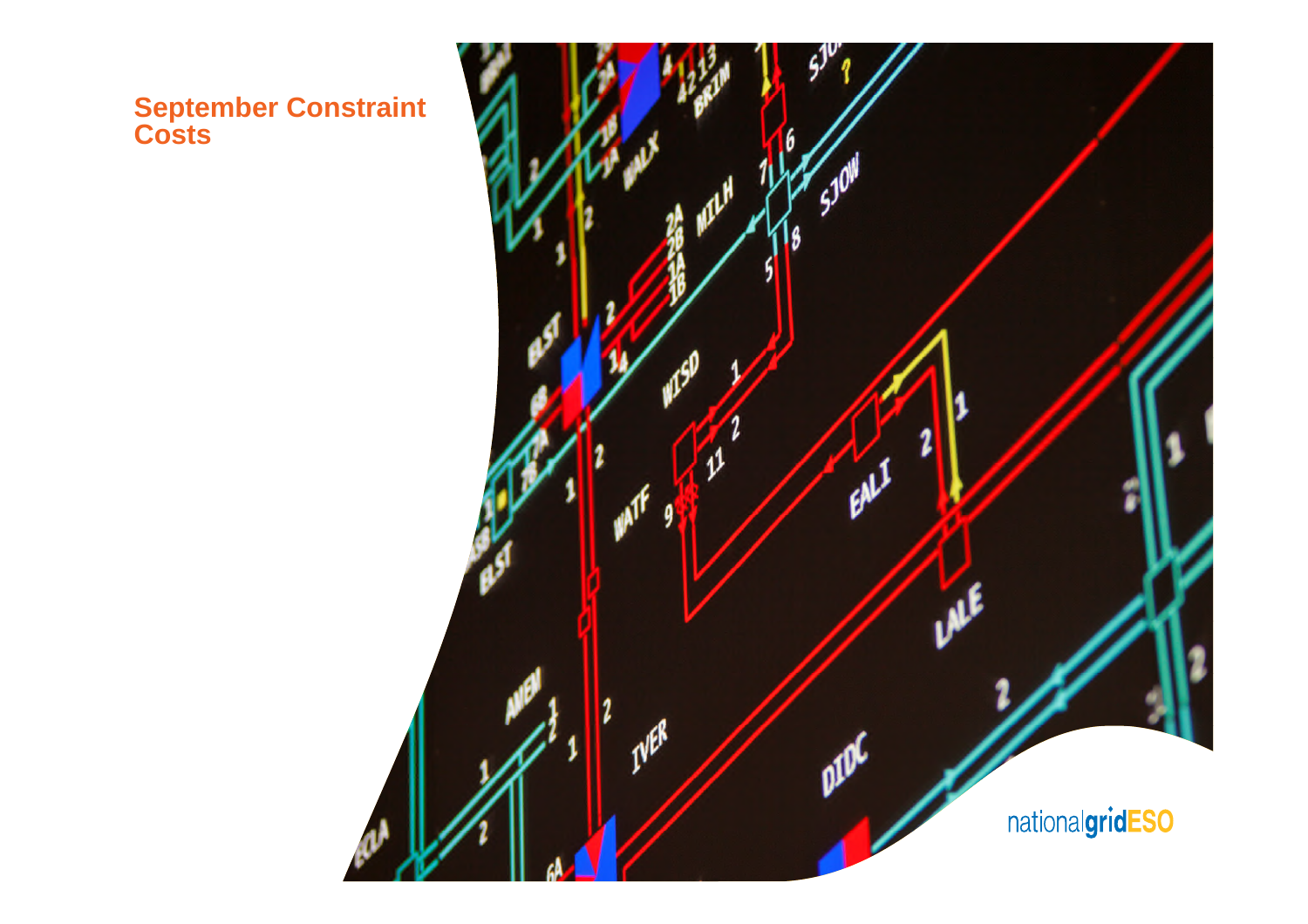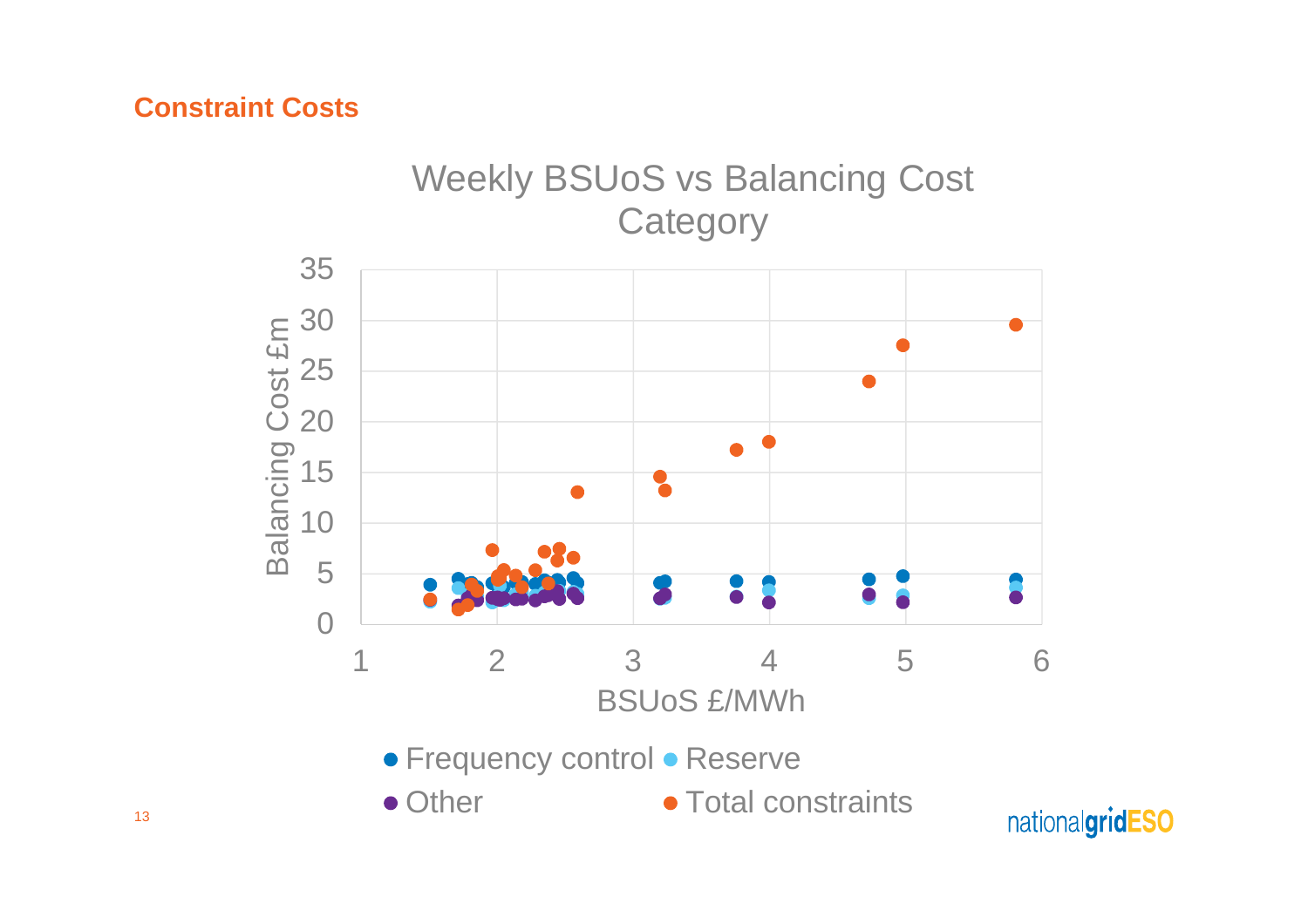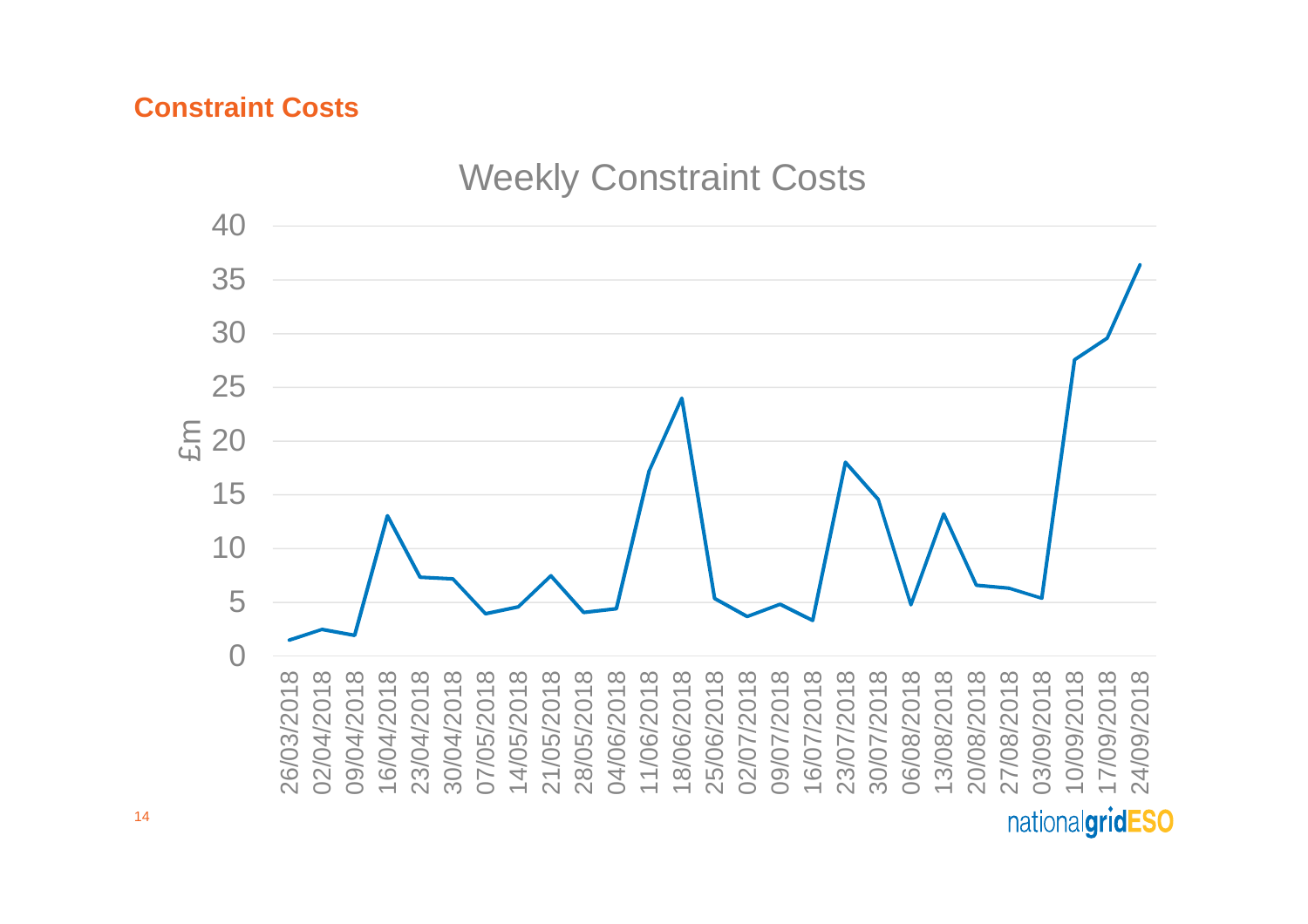

Weekly Constraint Costs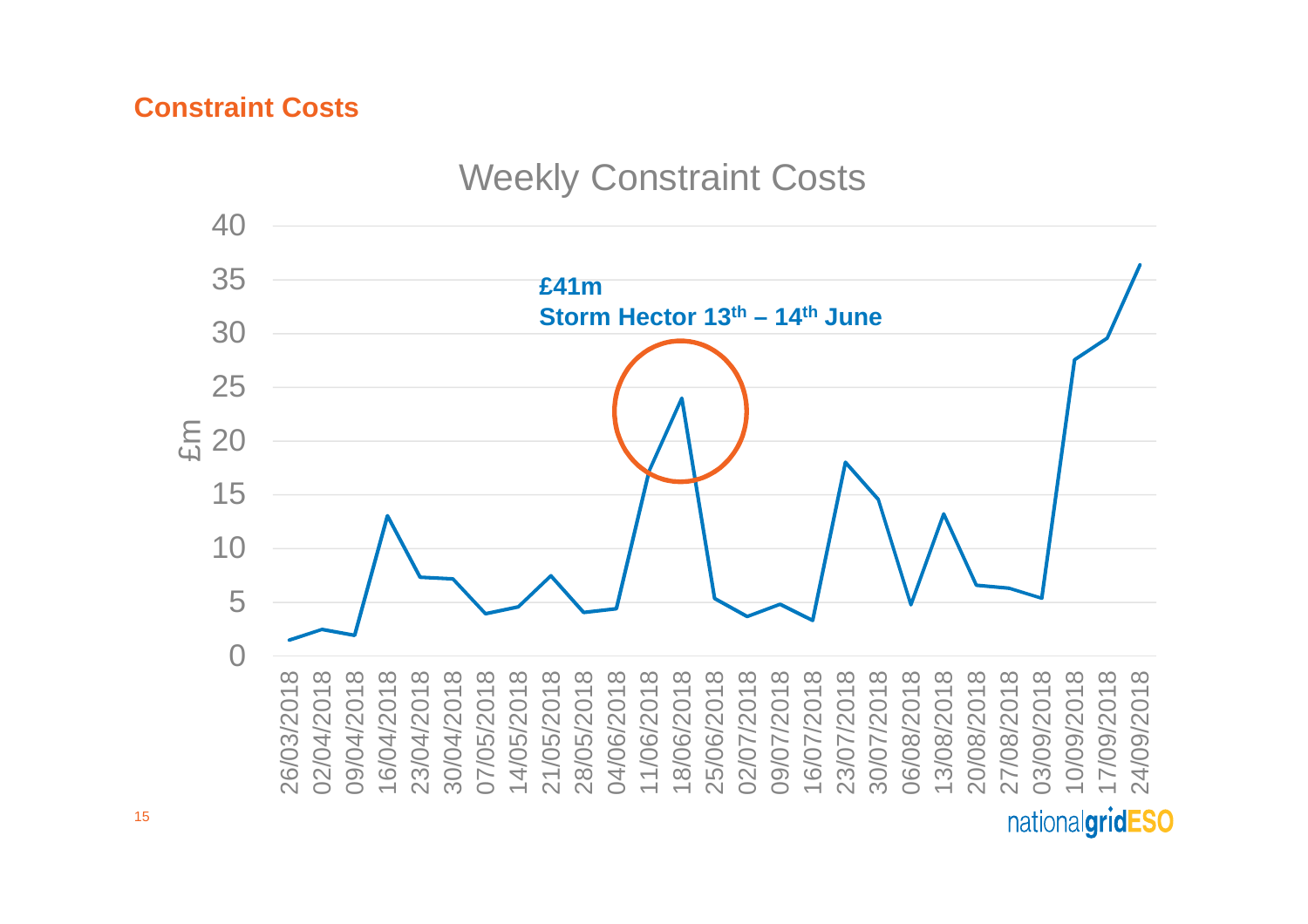

## Weekly Constraint Costs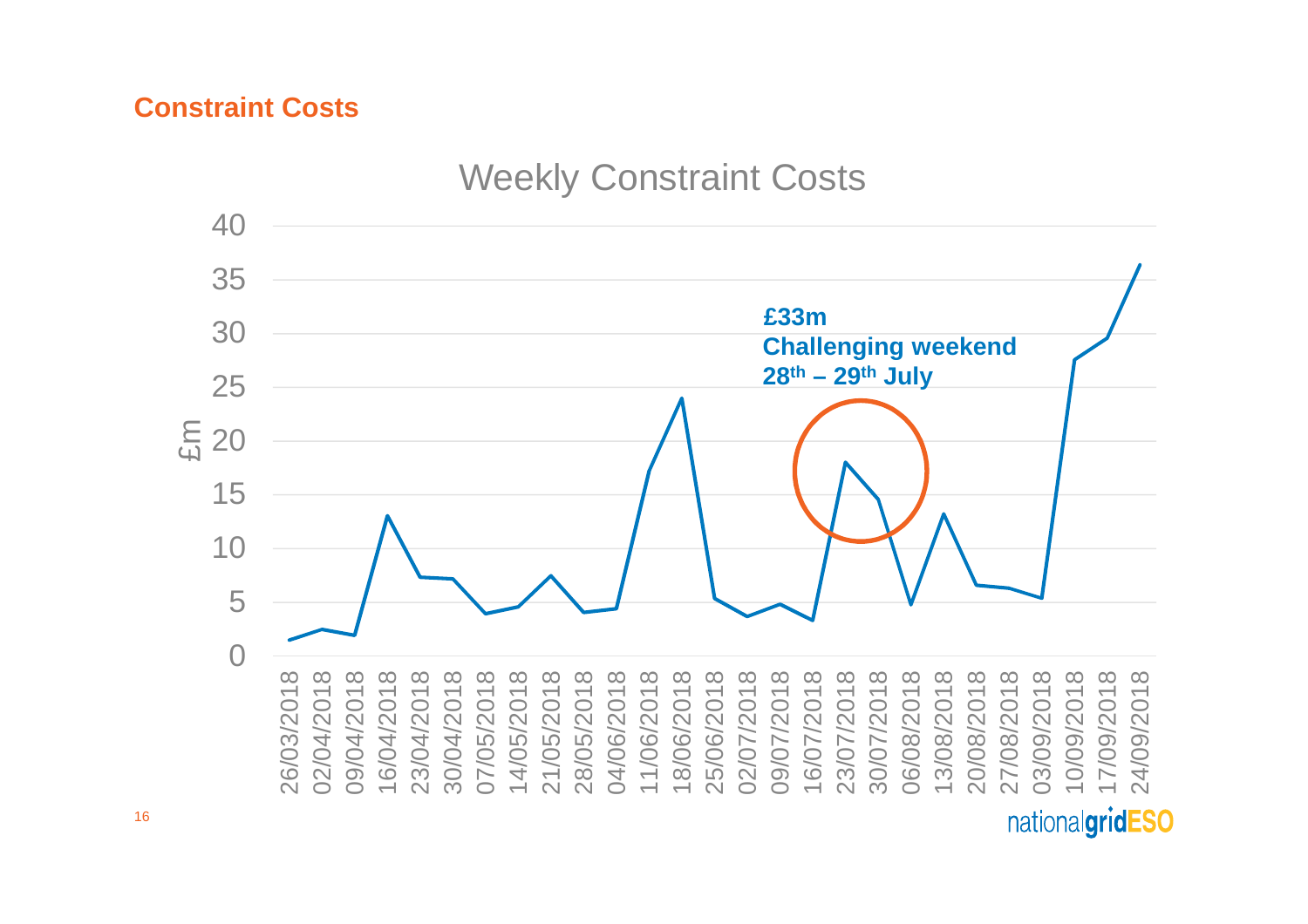# Weekly Constraint Costs